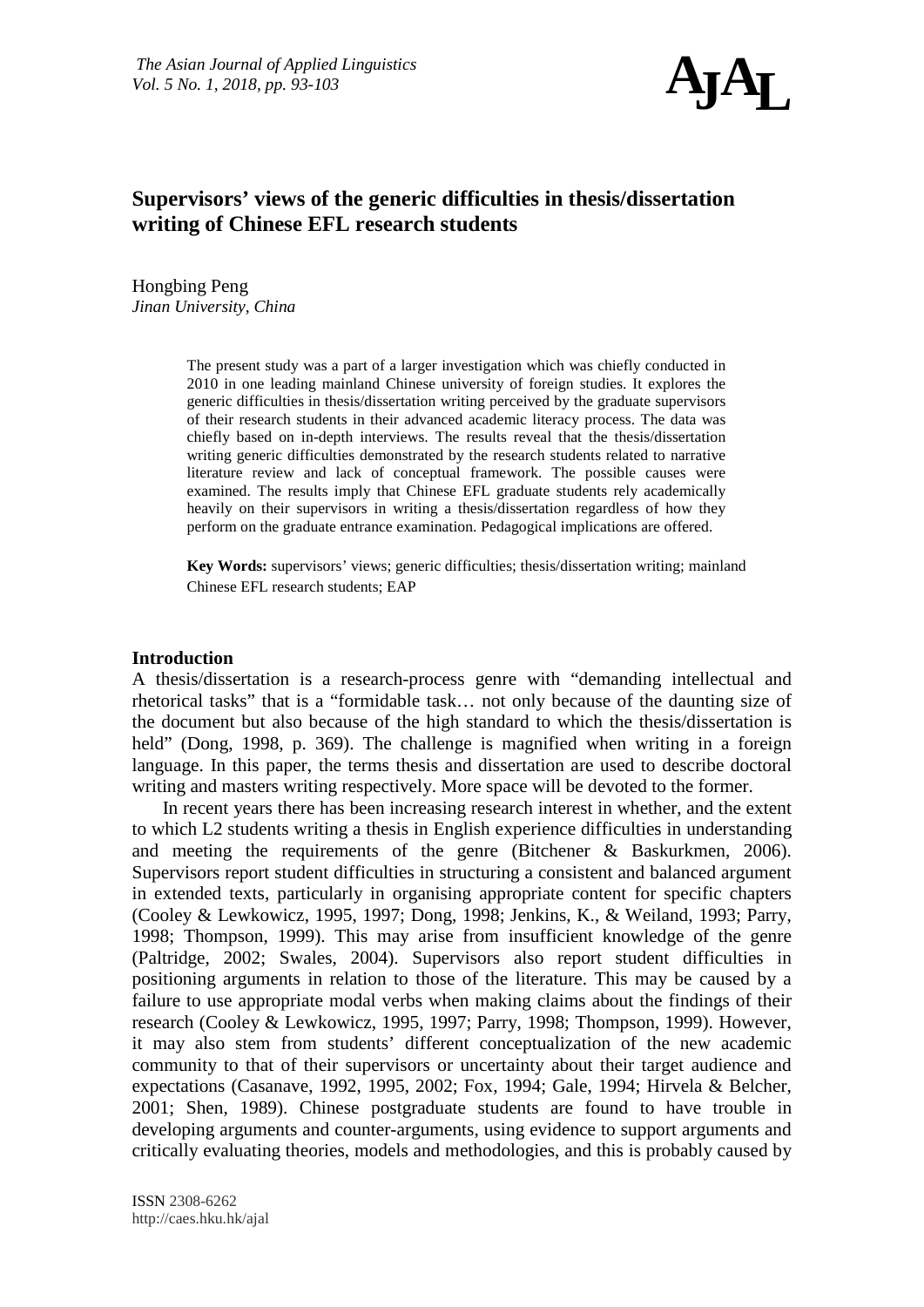their traditional Chinese culture in which "they have been taught to respect and not question the ideas and opinions of their academic superiors" [\(Cadman, 1997;](#page-10-11) [Dong,](#page-10-0)  [1998;](#page-10-0) [Frost, 1999;](#page-10-12) [Knight, 1999;](#page-10-13) [O'Connell & L., 2001;](#page-11-5) [Smith, 1999\)](#page-11-6). Students may not develop explicit knowledge of the functions, content and organization of the thesis genre for the following reasons: supervisors do not verbalise their tacit knowledge of the characteristics of thesis genre [\(Lilis, 2001;](#page-10-14) [Parry, 1998;](#page-11-0) [Prior, 1994\)](#page-11-7); students fail to apply skills learned in the research methods course into thesis writing; students fail to notice the characteristic features of different sections of the writing; and limited details are provided about specific sections of a thesis in guides and handbooks on thesis writing [\(Basturkmen, 2009;](#page-10-15) [Paltridge, 2002\)](#page-11-2).

Only recently has an increasing but limited attention been paid to the lexical, syntactical and discoursal difficulties postgraduate students undergo in their thesis writing in the mainland Chinese academic community (see, for example, Jia & Oiao, [2014;](#page-10-16) [Lei, 2012;](#page-10-17) [X. K. Li, 2012;](#page-10-18) [Z. Li, 2013,](#page-10-19) [2014;](#page-10-20) [Qiao, 2013;](#page-11-8) [X. Zhang, 2013\)](#page-11-9). Compared with the existing research into thesis writing in the Anglophone world, the genre of the Chinese EFL academic community has been under-explored. In addition, the research article is "the key genre both quantitatively and qualitatively" [\(Swales,](#page-11-10)  [1990, p. 177\)](#page-11-10), while the thesis/dissertation "certainly remains little discussed" [\(Swales,](#page-11-3)  [2004, p. 102\)](#page-11-3). Against this background, this paper will report supervisors' perspectives of the generic difficulties in writing a literature review and conceptual framework experienced by Chinese EFL research students. The data is derived from in-depth interviews. The study will also probe the possible causes and propose relevant pedagogical suggestions, in an attempt to inform the teaching and support of such students within the framework of instruction in English for academic purposes.

# **Research on generic difficulties in thesis writing**

The thesis is a significant form of English for academic purposes (EAP). There is considerable linguistic research of thesis writing difficulties faced by L2 postgraduate students. Since the 1980s the emphasis of EAP research has moved to genre analysis [\(X. K. Li, 2012\)](#page-10-18), which has been "the most productive research approach to thesis and dissertation writing to date" [\(Thompson, 2013, p. 287\)](#page-11-11). Prior studies demonstrate that generic challenges encountered by students are even more problematic than linguistic obstacles.

# *Features at the vocabulary, sentence and discourse levels*

Chinese EFL empirical studies indicate that research students tend to encounter difficulties in writing that can be grouped as lexical, syntactical and discoursal. Lexical difficulties are identified in precision of word choice and expressions [\(X. K. Li, 2012;](#page-10-18) [X. Zhang, 2013\)](#page-11-9); choice of proper words and expressions, limited vocabulary, lack of diversity in choice of words and expressions [\(X. Zhang, 2013\)](#page-11-9); misuse of articles and prepositions [\(Jia & Qiao, 2014;](#page-10-16) [Z. Li, 2013,](#page-10-19) [2014;](#page-10-20) [Qiao, 2013\)](#page-11-8); overall frequency, underuse, overuse and misuse of linking adverbials [\(Lei, 2012\)](#page-10-17); infrequently using negations, pronouns (first person in particular) to express author's stance and position [\(X. K. Li, 2012\)](#page-10-18); and substantial use, less use, overuse and misuse of lexical bundles [\(H.](#page-11-12)  [Y. Zhang, 2014\)](#page-11-12). Syntactical difficulties can be found on the misuse of sentence fragments, run-on sentences, sentence patterns and paraphrasing [\(Jia & Qiao, 2014;](#page-10-16) [Z.](#page-10-19)  [Li, 2013,](#page-10-19) [2014;](#page-10-20) [Qiao, 2013;](#page-11-8) [X. Zhang, 2013\)](#page-11-9), and sentence variety in thesis writing [\(X.](#page-10-18)  [K. Li, 2012\)](#page-10-18). Difficulties in discourse concern a mixture of discourse categories,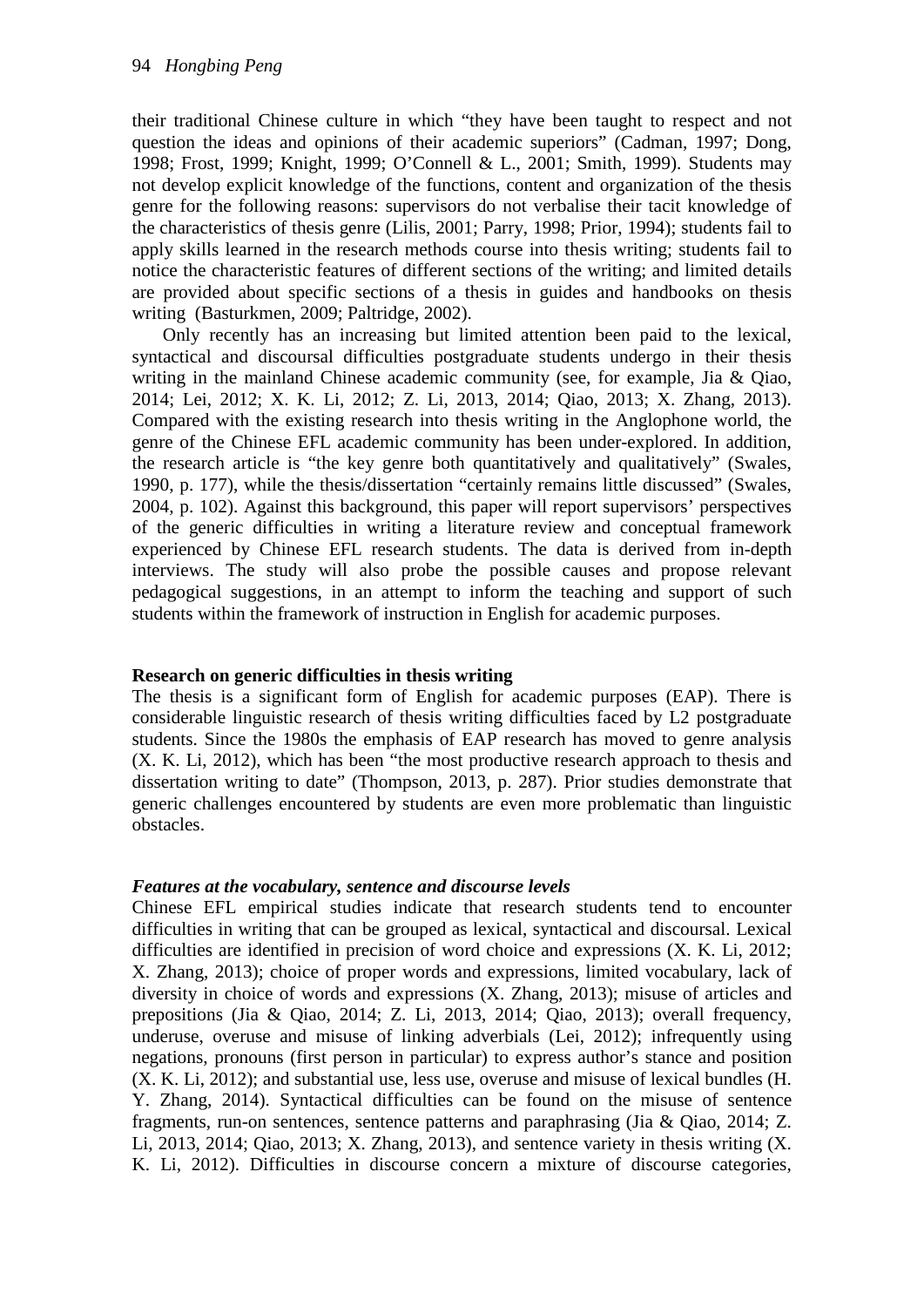discourse inconsistency, discourse ambiguities, discourse over-generalizations, and subject shifting in discourse [\(Wang, 2004\)](#page-11-13).

Possible causes of lexical and syntactical problems include incomplete knowledge of certain grammatical items, casual attitude towards uncertainties, negative thinking patterns transfer from Chinese, carelessness in writing and reviewing, and lack of genre knowledge [\(Jia & Qiao, 2014;](#page-10-16) [Z. Li, 2013,](#page-10-19) [2014\)](#page-10-20). These linguistic difficulties are metadiscourse ones in writing, that is, about the text rather than the content [\(Swales, 1990\)](#page-11-10). The studies are mainly corpus-based, with a small number of perceptual studies [\(X.](#page-11-9)  [Zhang, 2013\)](#page-11-9).

## *Generic features and attributing factors*

Besides the difficulties at the linguistic level in thesis writing, other problems specifically relating to the thesis genre of research students have been acknowledged in various studies in terms of: introduction, literature review, research methods and discussion.

## *The introduction*

Xu, Guo and Xu's study [\(2007\)](#page-11-14) investigates the current situation of the Introduction in English majors' MA theses in six universities or colleges in north China based on Swales' CARS genre-analysis model (1990). The study reveals that in the 80 random samples covering such fields as linguistics, literature and translation, the probability value  $(p=0.425)$  of the qualified samples is somewhat low and there are significant differences in the relative frequency of the obligatory steps of writing the Introduction genre. The problems result from some students' insufficient consciousness of the genre structure, social functions and cognitive schema of academic papers, hence their difficulty in achieving the communicative purpose of their academic writing. This difficulty is also observed by [Samraj \(2008\),](#page-11-15) who found that not all the L2 dissertation introductions in her sample complied with Swales' CARS model. X. K. Li's research [\(2012\)](#page-10-18) also argues that much of the introduction in Chinese thesis writing focuses on the real world instead of identifying a niche or gap in the territory.

## *The literature review*

The problems pertaining to this section largely concentrate on argument support, theoretical framework, move development, and author identity. As Thompson's inquiry [\(2009\)](#page-11-16) shows, L1 students problems lie with writing about findings and theories, as well as referring to previous research. [X. K. Li \(2012\)](#page-10-18) compared the generic features of MA theses in linguistics by Chinese students and native speakers of English. The results display the following problems with Chinese students in writing English theses: (1) the construction of a theoretical framework which is merely the elaboration of the literature review; (2) failing to create a research space or reinforce the research space established because of a lack, or ineffective development of important moves; (3) tending to favour elite authors or journals. Therefore, Chinese students have trouble constructing identity as an author which is caused by a lack of academic training and weak academic foundations which arise from such factors as inadequate policy environment, curriculum design, ineffective student-faculty interaction and lack of students' autonomy [\(X. K. Li,](#page-10-18)  [2012\)](#page-10-18).

X. Zhang's interview study [\(2013\)](#page-11-9) is concerned with difficulties in the literature reviews of Chinese EFL advanced learners. Dealing with literature is regarded as one of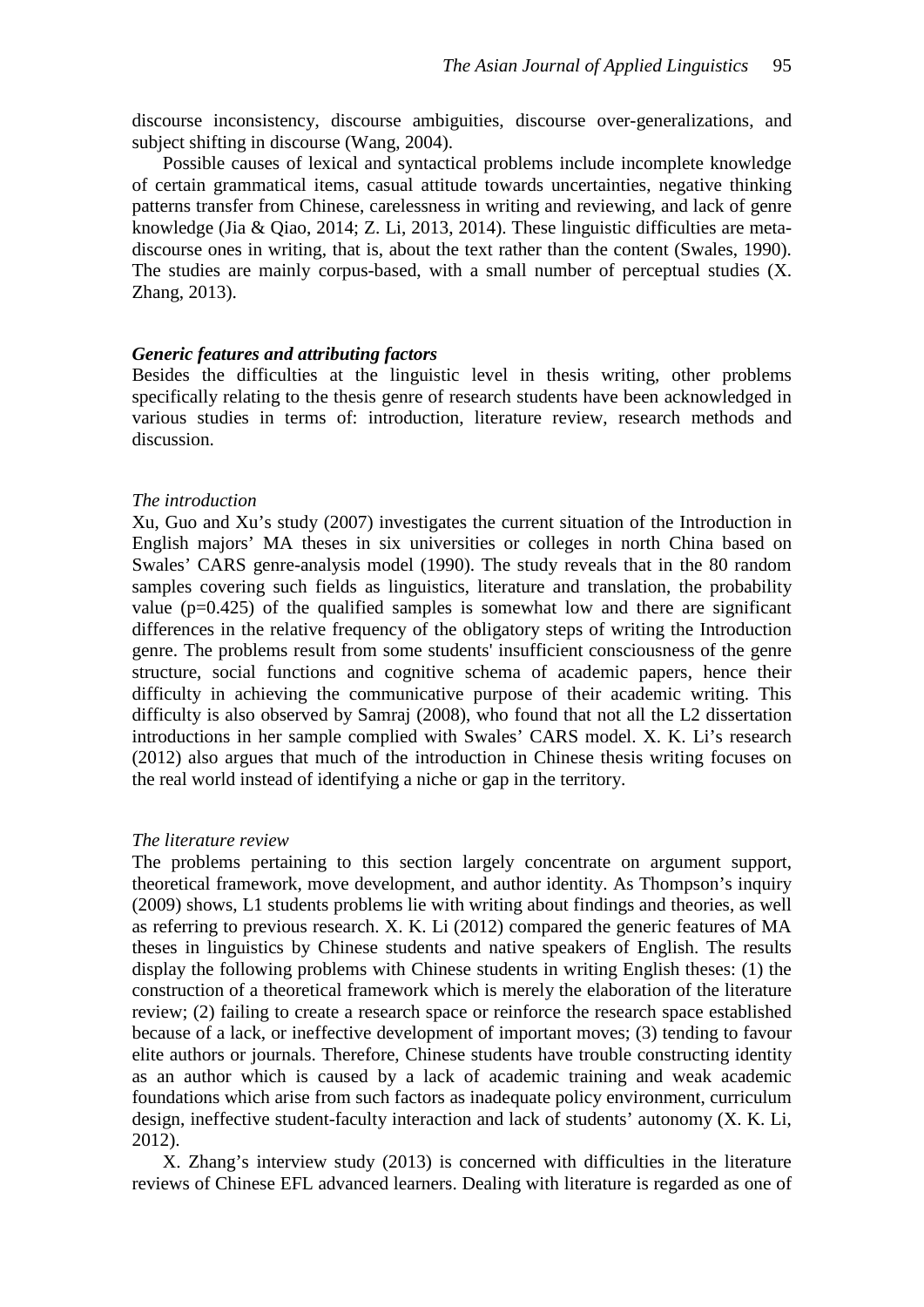the most challenging tasks, including searching out related literature, and systematizing and classifying literature in a coherent and logical way. Factors leading to difficulties can be personal or external [\(X. Zhang, 2013\)](#page-11-9). The personal difficulties include poor English proficiency and academic capacity and inadequate experience in reading and writing. External difficulties include limited access to academic resources, inappropriate schedules and ineffective curricula.

# *Writing about research methods*

EFL advanced learners difficulties with writing about research methods concern data collection and analysis [\(X. Zhang, 2013\)](#page-11-9). Those who focus on empirical research seem to have higher levels of difficulties in data collection and data analysis which comprise an essential part of their dissertation. Suitability of the research method and validity of the data collected are believed to be challenging to graduate students.

# *Writing discussion sections*

A supervisor-student-paired study reveals the following results about L2 research students' ability to write a discussion: (1) students' understanding of the function of the discussion section is more circumscribed than that of their supervisors; (2) supervisors and students share restricted understanding about the nature and cause of the students' difficulty; and (3) students typically ascribe their difficulties to problems with proficiency whereas three out of the four supervisors believe the problems are not related to L2 proficiency [\(Bitchener & Baskurkmen, 2006\)](#page-10-1). Other research found discussion sections by EFL academic writers to be somewhat subjective and unconvincing  $(X, K, Li, 2012)$  and this may be, at least in part, related to the perception among Chinese EFL students of the discussion as the most difficult part [\(X. Zhang,](#page-11-9)  [2013\)](#page-11-9).

# *Gap in the literature*

It is clear from the literature reviewed above that Chinese EFL research students experience a number of linguistic and generic difficulties in writing a thesis in English. However, it must be acknowledged that the quantity of literature relating directly to Chinese EFL academic writers is limited and that those studies are mostly textual and statistical, with a little qualitative data [\(X. Zhang, 2013\)](#page-11-9) and none view the problem from the perspective of supervisors.

The study reported here attempts to answer the following questions:

- 1. What frequent generic difficulties do EFL research students encounter in their thesis writing?
- 2. What are the possible causes of the frequent generic difficulties?

# **Methods**

The current study took place in a nationally renowned university of foreign studies located in one of the capital cities of south China. Twelve PhD supervisors and one MA supervisor participated in a one-on-one interview at least once, of whom 11 were male and two were female professors, and of whom three had recently retired when the interviews took place. Ten supervisors' interviews were conducted in their office, one supervisor' interview was done in a lecture room and two supervisors' interviews took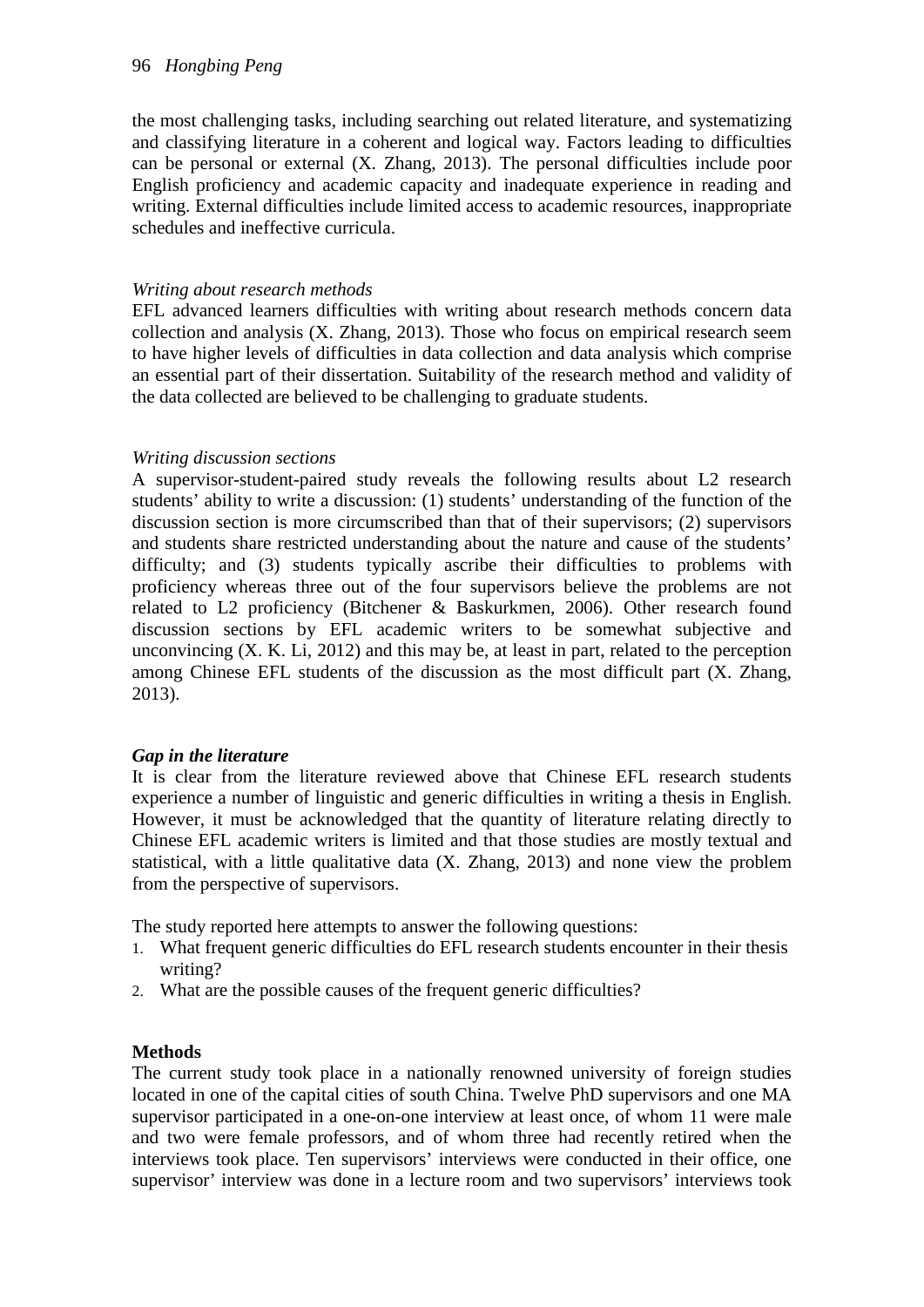place at home. The total length of interview time amounted to more than 22 hours and the transcripts of Chinese text amounted to 235,220 Chinese words. This paper reports only one part of the overall investigation.

The instrument used in this research for all supervisor informants included an interview guide, an informed consent form and a copy of the interview questions. All were in Chinese. In-depth interviews began in June 2010 and lasted until December 2010. Most of the interviewees were interviewed only once, although a few were interviewed three times. All interviews were followed up by triangulations in the form of occasional emails between 2011 and 2014. Data was analysed in three steps: data transcription, coding and presentation of results. In this paper data sources are indicated using a three-digit code, for example, #210 meaning the interview data of supervisor informant No.10. Letters appended to the codes, e.g. A, B, C, identify particular interviews, that is, the first, second or third. Free nodes were raised into tree nodes driven by the Discourse System (DS) [\(see Scollon & Scollon, 2000 for a fuller](#page-11-17)  [description\)](#page-11-17). Then tree nodes were integrated into categories. The data was then integrated and re-categorized based on the principles of grounded theory [\(as defined by](#page-10-21)  [Charmaz, 2000\)](#page-10-21). Emerging and recurring patterns and abstract themes resulted from data analysis. Major categories were decided after their theme was repeated by over five informants. Finally, the Chinese text was then translated into English in verbatim and presented in the text by following the conventions summarized by[\(Richards, 2003, pp.](#page-11-18)  [173-174\)](#page-11-18). For more details of the methods used, see Peng (2016). The actual words, phrases and pauses were transcribed, but not the phonological features.

## **Results**

The perceptions supervisors have towards the thesis writings of their EFL graduate students are examined below and an overall dissatisfaction with academically dependent students becomes clear. It must be said that supervisors' perceptions of the postgraduate writing were mostly related to the doctoral students rather than their master students. It must also be stressed that while there is a preponderance of excerpts from the data of supervisors #210 and #212 they were selected only because they represent the informants' views most succinctly but a number of other interview informants shared the same views.

#### Excerpt 1: #210

We have some difficult students here, that is to say, their examinations results are satisfactory when they attend the entrance examinations. After they are admitted, they have no problem of reading, but they lack personal research competence, which is shown in preparing research proposals. This happens, some cannot write out proposals, though they have done some reading, they are not good at thinking, they cannot write out proposals. Their supervisors have to try every possible means finding topics and guiding them to write out proposals.

Supervisors found that their supervisees had no idea how to do research, though they were already MA or PhD students accepted with high marks in the entrance examination. There was an absence of academic socialization in their supervision process, which was displayed by an inability to review literature critically and failure to construct their own theoretical framework for their research.

## *Narrative literature review / evaluative literature review*

The first big problem expressed by supervisors was their supervisees' poor ability of integrating and generalizing the existing literature. As supervisor 10 explained: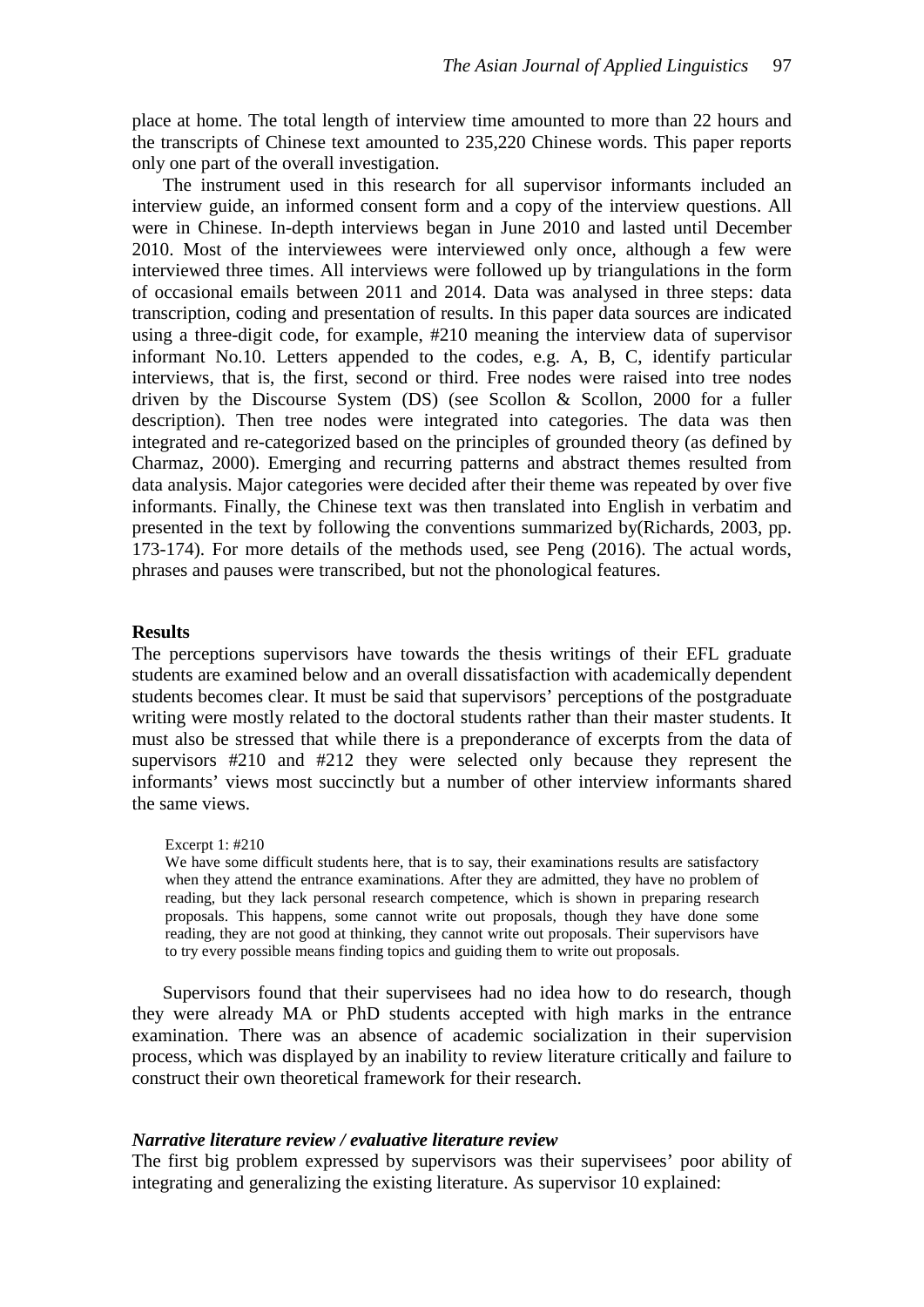### Excerpt 2: #210

If they are asked to read chapter 2, 3, 4, and write a summary, then they can do it very well, very well, summary. But if I say to them, read these three books, after reading, tell me what you think, they basically can't do it. They don't know how to do it, unless I give them very explicit instructions: for this book, they are required to write a book report for me, which is divided into how many parts, in part one, what is told, in part two… they can do this, this they can do, and do it well, but if I ask them their specific opinions, no, they don't have. So, I think this is critical.

Supervisor 12 substantiated this point by giving an example:

### Excerpt 3: #212

One student was already an associate professor when he came, and he had more than ten years of English teaching experience. I gave him tens of articles in our research field and asked him to read. The first time, I gave him a topic and asked him to write an article based on the given literature in two weeks' time. After a few days, he complained to me, the articles assigned were not enough, the words were too small, he couldn't recognize, a little could be written with one article, his time was short and near, he did not have enough time to finish, he still had classes. In a word, he sent me emails from time to time, and then procrastinated. I said, you persisted, go on. Later I found, he was indeed lack of many things. The second time, I gave him some chapters or articles, asked him to give a topic for himself to write, and he could not continue.

In supervisor 10's view, the ability to integrate the existing literature and to identify problems was most needed for students' whole lifetime. The key was to develop abilities for solving unknown things, abilities such as: observation, integration, generalization, and insights of inter-relatedness of things. It was important for them to identify problems based on extensive reading, and to integrate and summarize major research points of predecessors' work. The ability of summarizing was absent in PhD students, as demonstrated in the following example:

#### Excerpt 4: #210

their literature review, is often a shopping list, person A says this, person B says that, if you ask them what regularities can be seen from these, they are very weak in this regard, that is to say, they are not good at generalizing from the existing research, which is a big concern to me.

Supervisor 3 supported this point by saying that students' literature review was separated from their own research. The core of the problem was a lack of a critical view, which led to poor design of research questions. Their literature review was general, as it did not explicitly state the relation between it and their own research. He explained:

#### Excerpt 5: #203B

First of all, LR should be connected with their own topic which cannot be like two pieces of cake cut lying separately there. Many LR I have read seemed smooth, but what questions in LR led to their present study? Initially the role of this part is to discuss how their questions have come from, how they come from, they should raise their questions starting from the previous literature, and there should be a close connection. Now, sometimes they are separated.

As a consequence, there were two different kinds of styles in the literature review and the report of their own research within dissertations, which indicated a gap between what could be written and what could be expressed, as he added: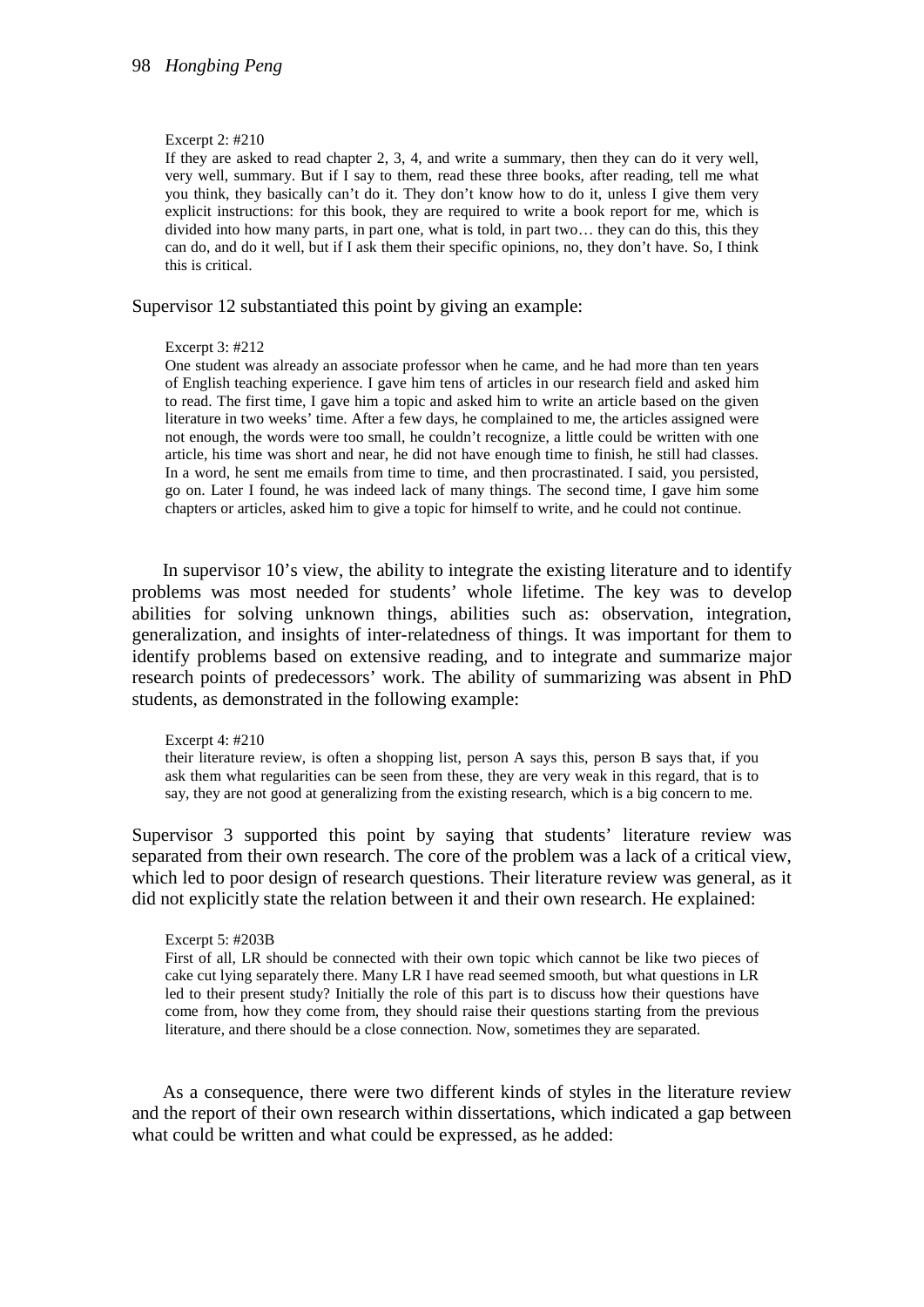### Excerpt 6: #210

They often copy the original texts. In their dissertations, there are two kinds of style: the part of literature review is written smoothly, because some parts are borrowed; when it comes to their own things, we do empirical studies, when he writes his own research, such as participants, instruments, findings, discussions, there are many mistakes, many mistakes.

Thus, supervisees were regarded as unable to generate evaluative literature reviews as expected by their supervisors. They could only copy or narrate what was written without giving comments on what they had read.

## *No conceptual framework / conceptual framework*

A further problem, which is closely connected to doing literature review uncritically and which has been criticized and has remained essentially unchanged, was supervisees' inability to construct their own conceptual framework in their research proposals as a result of their weak ability to generalize the literature. According to supervisor 10:

### Excerpt 7: #210

They were not good at generalizing predecessors' findings themselves. They were not good at establishing their own theoretical framework, and they always wanted the existing ones, no matter whether the theory was suitable or not…It has been still so until now, it has been still so until now, all the doctoral students in their stage of research proposal defence are criticized on this point, you can go and see, and it hasn't changed fundamentally for more than ten years...conceptually unclear. They don't know how to integrate and generalize the related things from literature and construct their own conceptual framework.

In consequence, students were unable to address their research questions by reason of unclear or no conceptual framework which was regarded as most desired in their PhD academic socialization. As supervisor 10 aptly put it:

Excerpt 8: #210 Your [research] results are secondary, and your findings are secondary. It is the ability to find problems, integrate existing literature and develop your own framework that counts for your whole lifetime, for a whole lifetime.

According to him, PhD study was only once in one's lifetime, but there were many new problems awaiting afterwards. Successful students would, after graduation, be approached by others as academic authorities but without the appropriate skills they would be unable to solve the new problems.

## *Possible causes for the generic difficulties*

It is concluded from the above that the EFL graduate students are perceived to have trouble in writing an evaluative literature review and establishing a feasible conceptual framework in writing their thesis. To understand these generic difficulties the reasons for them need exploring.

### Excerpt 9: #203A

The proficiency level of doctoral students did fall behind instead of making progress from the earliest admission to the present expansion. Just say one sentence that does not sound good: one generation is inferior to another generation. This is not an insult, and this is the case.

Supervisors were dissatisfied with supervisees' weakness in English writing abilities. First, they were weak in language foundation due to the expansion of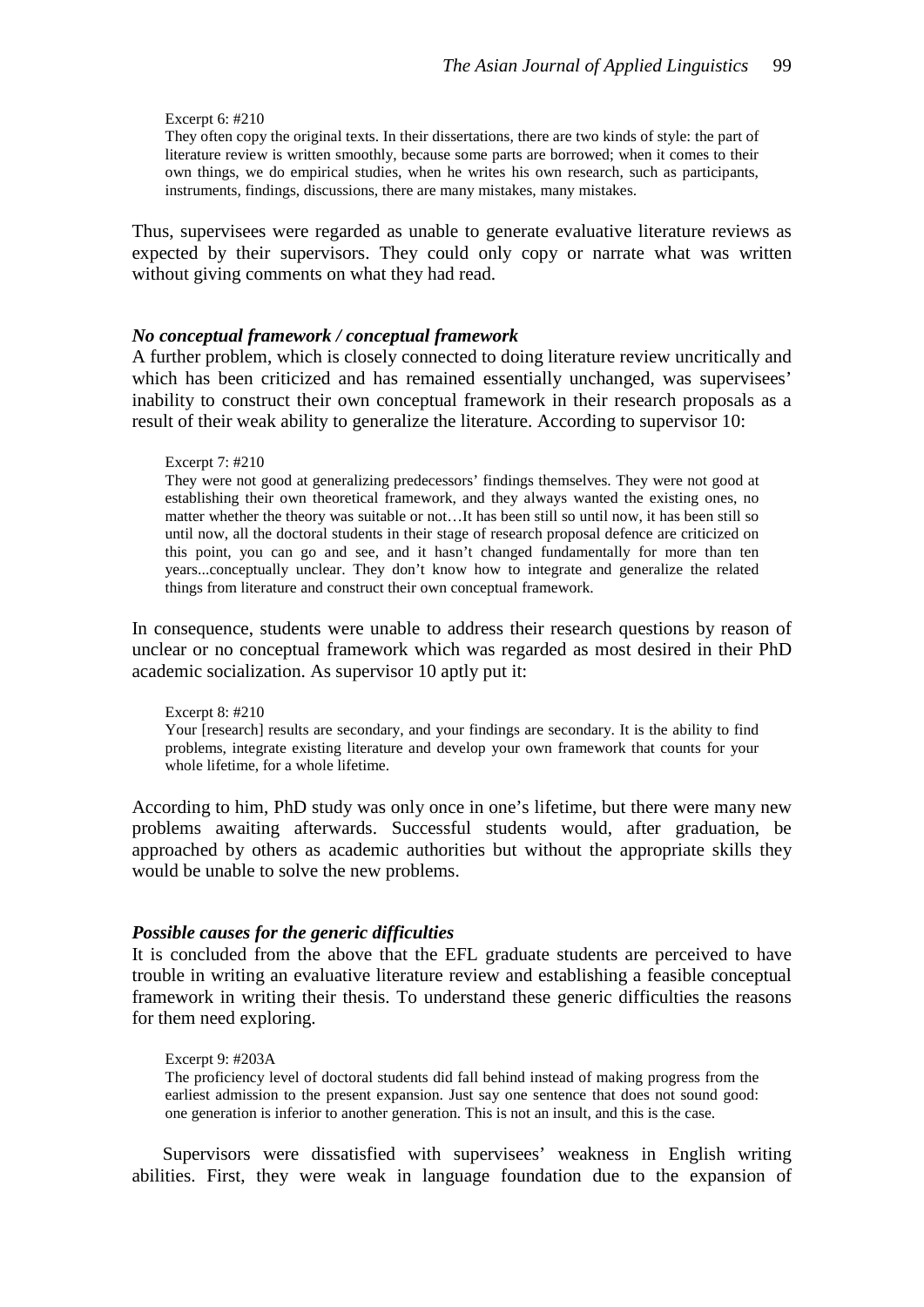enrolment in undergraduates and graduate students since 1999 in China. For instance, there were many grammatical mistakes or nonstandard language phenomena in their writing, such as the wrong use of definite and indefinite articles or wrong spelling, which made it very hard for the supervisors to make revisions of their long theses. "It felt like correcting thesis rather than reading thesis. We had to spend much time correcting their mistakes instead of reading their dissertations," one senior supervisor complained. After the expansion of research student places, more undergraduates were admitted as graduate students while teachers were not increased proportionately. Therefore, teachers did not want to correct students' writing assignments because bigger classes meant a heavier workload. Then foreign teachers were recruited, so students were treated as foreigners, their writing was considered acceptable as long as it was comprehensible according to English native speakers' standards, which were different from those of Chinese teachers. Only a few occasions for writing corrections were available during one semester. Therefore, students' opportunities for writing and language improvement were meagre. Students' writing abilities deteriorated as a result of less support and teachers' perfunctory attitudes towards grading tasks.

### Excerpt 10: #203B

When I was an undergraduate, there were more than 20 students in my class. We wrote [compositions] every other week. Teachers made corrections in between and made comments on them the third week. So, for a whole semester, we could write 7 or 8 compositions. But now, there are no opportunities.

Graduate students could not be excluded. Even though they were admitted as doctoral students, their language problems remained to be resolved in the doctoral stage. Supervisor 12 illustrated it with examples:

## Excerpt 11: #212

The language proficiency level is different now. When I was a MA student, it was different from the current MA students. We were "*bai li tiao yi"* (selected as one in a hundred students). When I was a MA student [in  $U/C$ ], there were 18 students in total, after graduation, only nine stayed, the other half were eliminated. That is to say, your strength and creativity should be relatively strong. So, supervisors were effort-saving: they had no more to do except giving a framework.

Supervisor 3 emphasized that it was the expansion that led to the fall of quality, which in turn caused supervisees' difficulties in study, even though there were good and poor PhD students. "The unsolved elementary problems were left to advanced levels, but how to solve them? That is like correcting a thesis, so thick a book, what to do with it?" Sometimes, students' writing was so pitiful that supervisors had to take over the responsibility of bringing it to an acceptable level. Supervisor 10 gave an example:

## Excerpt 12: #210

How poor his English writing was! I criticized him severely…How many mistakes there were in his dissertation! I made corrections, and I helped make corrections for a few chapters from the beginning to the end. I wrote every word for him, which made me very angry, namely word-by-word correction! That dissertation was hard to read on! Language was poor, and it also had flaws everywhere. Later, later, he felt embarrassed himself. I wrote, wrote, he was very touched in the end..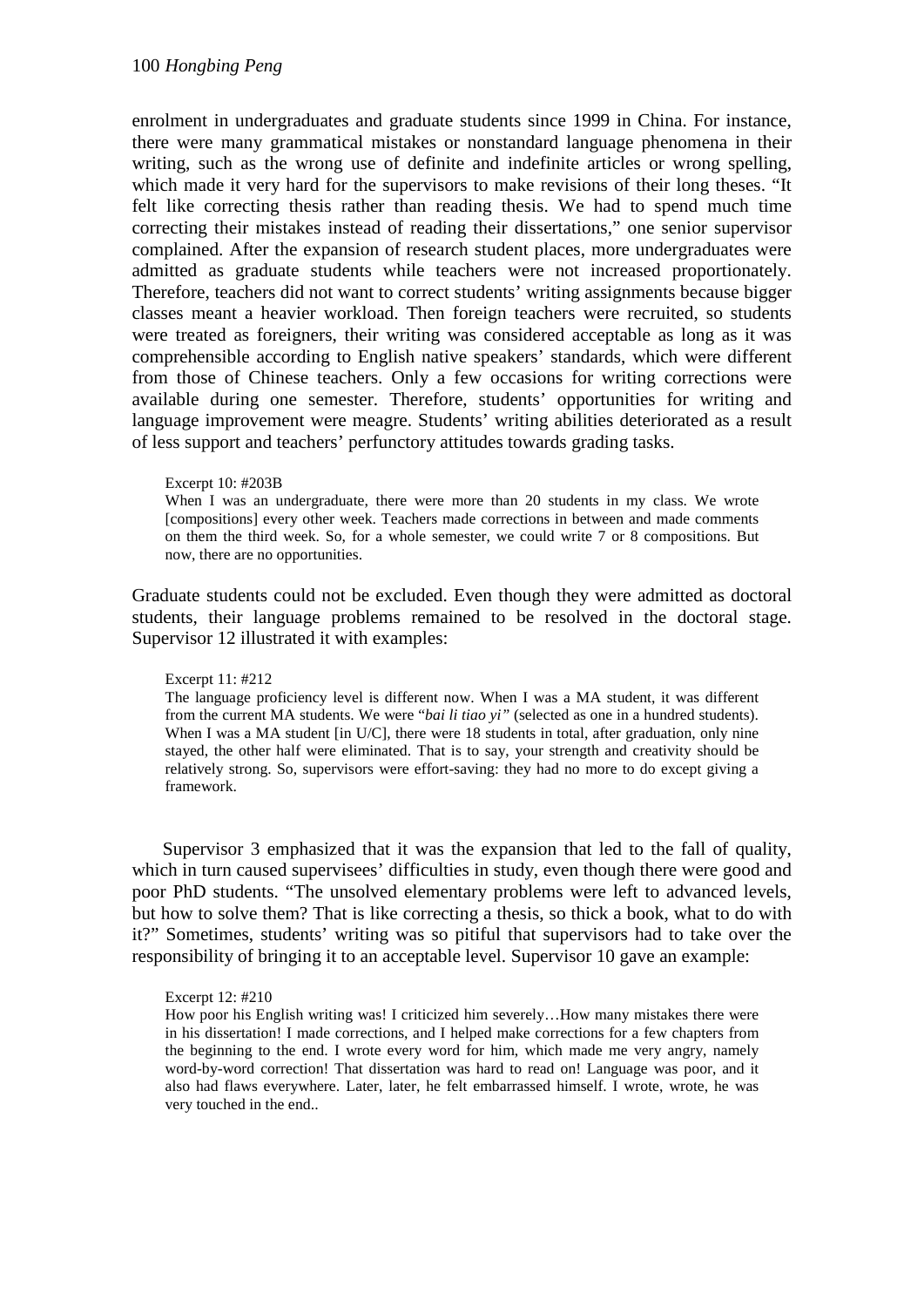Supervisor 12 echoed in this regard, he made corrections not only for one student, but for a group of students:

Excerpt 13: #212

I made corrections for his dissertation, he always did not know how to revise…In the end, I had to say all, how to write introduction, literature review, idea expressions, no choice, but in fact I wrote them out. Other people said this was confining their thinking, but, but, he didn't actually have such a thinking. These years, thesis of our research students have been looking standard, all I corrected, I corrected tens of our research students' thesis here, and I did almost all. They were approved not only by their supervisors but also by me, who found out their problems. So, the quality of our thesis has been relatively high these years, which has something to do with my corrections.

So he concluded that the real role played by supervisors was different from the assumed role:

#### Excerpt 14: #212

The real role played by the supervisors is different from the assumed role, which acts only as a guide and facilitator. I will correct everything, sometimes, I corrected an article, almost every sentence I had to correct, full of red ink. I corrected line by line, very densely. In fact, supervisor should not have done so, this was not done right, but the writing was such that it could not be read without correction. So there is a distance between ideal and reality.

Worst of all, some supervisees were able to write anything resembling a dissertation to the extent that supervisors were unable to do anything with it. One senior supervisor grumbled:

### Excerpt 15: #208A

If he is a sweet melon, you won't worry, if he is bitter gourd, you will be anxious about him ... What I'm anxious about is those who cannot write out dissertations in any way ... some could not produce a dissertation-like stuff, some could not write out in their eighth or ninth year. Then I told them not to continue their study [PhD], but they insisted to stay, what could I do?

### **Discussion**

The findings imply that supervisors are extremely frustrated with their research students' poor use of the generic characteristics of thesis writing despite being admitted with satisfactory entrance examination performance. They are also frustrated with language proficiency mistakes. Students start to have trouble in research writing even from the very beginning of the research process, such as topic selection and research proposal preparation, not to mention the subsequent more complicated steps like literature review and conceptual framework.

Firstly, they consider students lack the ability to evaluate literature critically. They are unable to integrate, generalize and systematize the existing literature of several sources well, which is regarded as a basic research skill. They are capable of reading as well as writing individual chapter summaries or book reports, but they lack opinions on what they have read. When reviewing sources, all they can do is to describe or copy the original text directly from the literature. Thus, their review is a narrative rather than evaluative, although it tends to read more smoothly than their own problematic writing. The findings reveal that students lack critical thinking skills. To engage successfully in the advanced academic literacy process there is a need to improve their research competence, including abilities of comprehension, problem-finding, problem-solving, and generalizing. Secondly, they are unable to construct their own conceptual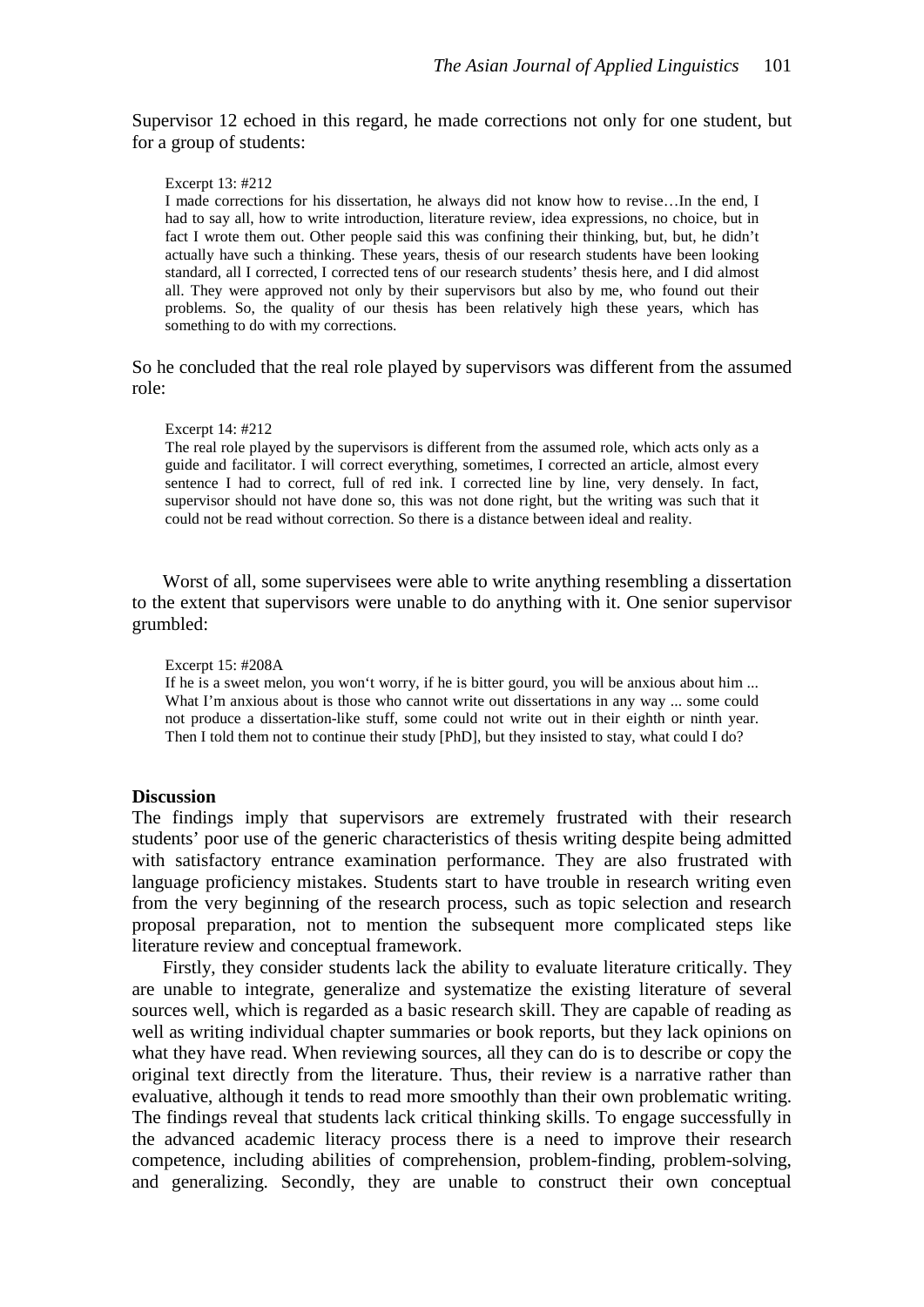framework based on a wide range of existing literature by raising their own questions. They fail to see the interrelatedness between the previous research and their own research and thus fail to establish their conceptual framework. They are also not conceptually clear about how to do research. In the end, their supervisors have to take up the responsibility to bring the thesis up to the required standard. And this is for not only one student but for many.

To sum up, students are believed to rely academically heavily on their supervisors in terms of literature review and conceptual framework due to their weak English writing foundation and research competence regardless of their strength in doing entrance examinations well. This suggests a deficiency in the advanced academic literacy process in graduate education, or possibly, by extension, in the secondary education in China.

In light of these findings, pedagogical implications are offered to supervisors. Firstly, it is recommended that learners' changing needs be recognized for their overall academic writing competence, reviewing literature and conceptualizing framework in particular, so that tailor-made learning objectives can be established accordingly in curriculum design, textbook selection and teaching materials. Secondly, supervisors are recommended to adopt a genre-based teaching approach in their EAP classes, which currently is inadequately accommodated in the Chinese knowledge-based academic writing classroom. Thirdly, supervisors are recommended to offer more academic writing opportunities to advanced learners so that there is ample practice available for them to improve their writing competence. Finally, intensive and systematic training in English for academic purposes should be augmented to improve students' research and writing competence, such as developing a dissertation writing support program for EFL graduate research students [\(see, for example, Allison, Cooley, Lewkowicz, & Nunan,](#page-10-22)  [1998\)](#page-10-22) which can provide EAP writing support prior to commencing as well as later in the process [\(Thompson, 2013\)](#page-11-11).

# **Conclusion**

In conclusion, this preliminary study has gained in-depth contextual knowledge of the common generic difficulties in thesis writing of Chinese EFL research students from the perspective of supervisors. This could help teachers design effective curricula and devise appropriate pedagogy to cater for EAP writing needs of their students. There is an increasing awareness of the need to clarify the construct of genre difficulties, which can be operationalized from both skills and concepts perspectives. Specific difficulties at the level of genre need to be categorized on the basis of its different components, communicative functions, argument support and move development by using contextual analysis. Future investigations might consider limiting their focus to particular sections, or even sub-sections, of the thesis for deeper insights.

# **Acknowledgments**

The author would like to express her sincere gratitude to the participating graduate supervisors for their valuable assistance. She would also like to show her deep appreciation for the two anonymous reviewers whose useful feedback on this paper helped develop the present form of the manuscript .

# **Funding**

This work is supported by the 2015 China National Social Science Funding Annual Project [project number 15BWW017]. It is also supported by the 2015 Degree and Graduate Education Teaching Research and Reform Project of Jinan University [project number 15MS32].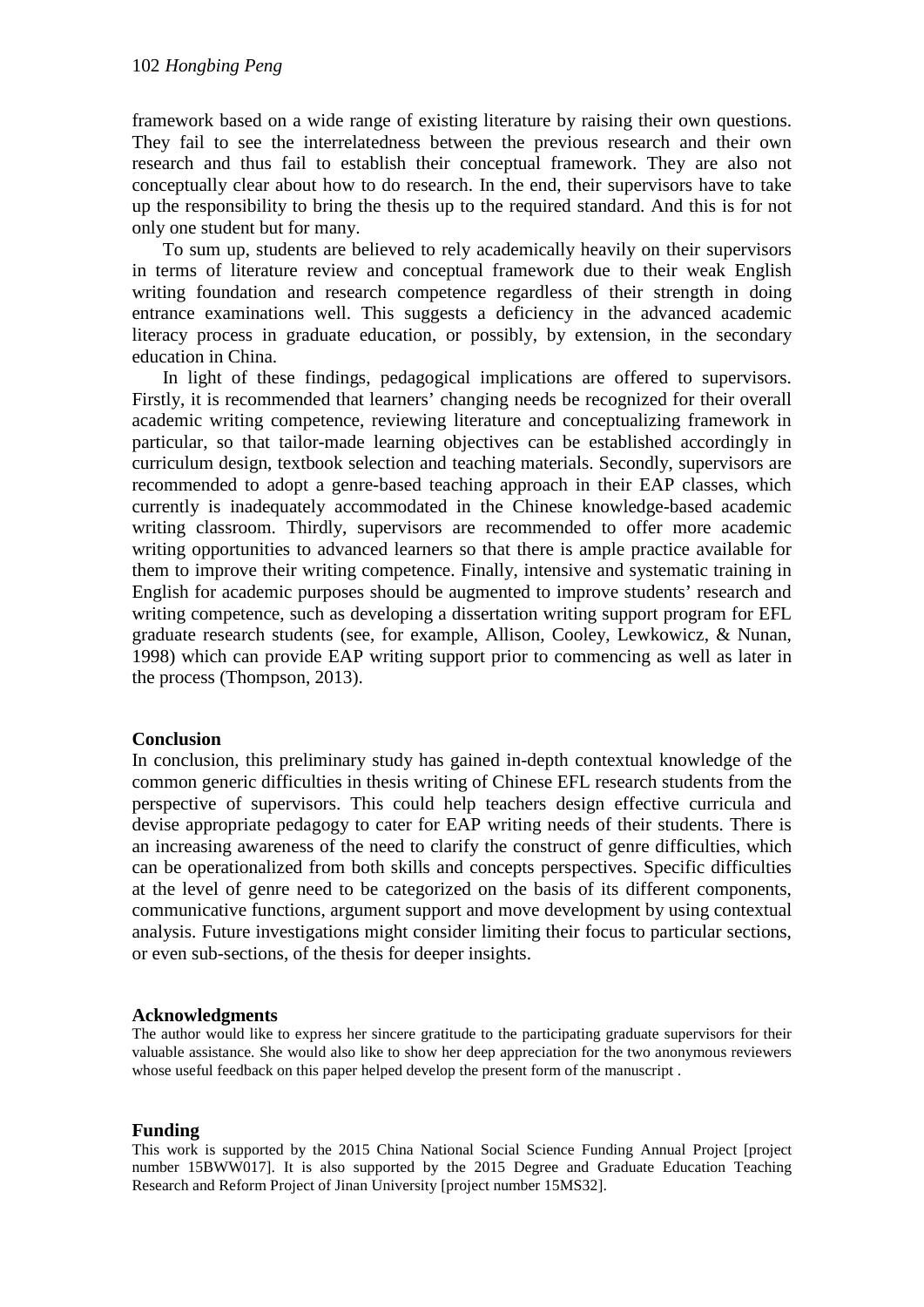### **About the author**

Hongbing Peng is a lecturer in the College of Foreign Studies at Jinan University, China. She teaches BA courses in thesis writing and English as a foreign language. Her research interests include EAP and English education.

### **References**

- <span id="page-10-22"></span>Allison, D., Cooley, L., Lewkowicz, J., & Nunan, D. (1998). Dissertation writing in action: The development of a dissertation writing support program for ESL graduate research students. *English for Specific Purposes, 17*, 199–217
- <span id="page-10-15"></span>Basturkmen, H. (2009). Commenting on results in published research articles and masters dissertations in language teaching. *Journal of English for Academic, 8*, 241-251
- <span id="page-10-1"></span>Bitchener, J., & Baskurkmen, H. (2006). Perceptions of difficulties of postgraduate L2 thesis student writing the discussion section. *Journal of English for Academic Purposes, 5*, 4-18
- <span id="page-10-11"></span>Cadman, K. (1997). Thesis writing for international students: A question of identity? *English for Specific Purposes, 16*, 3–14
- <span id="page-10-5"></span>Casanave, C. (1992). Cultural diversity and socialisation: A case study of a Hispanic woman in a doctoral program in sociology. In D. Murray (Ed.), *Diversity as resource: Redefining cultural literacy* (pp. 148–182). Alexandra, VA: TESOL.
- <span id="page-10-6"></span>Casanave, C. (1995). Local interactions: Constructing contexts for composing in a graduate sociology program. In D. Belcher & G. Braine (Eds.), *Academic writing in a second language: Essays in research and pedagogy* (pp. 83–110). Norwood, NJ: Ablex Publishing.
- <span id="page-10-7"></span>Casanave, C. (2002). *Writing games: Multicultural case studies of academic literacy practices in higher education*. Mahwah, NJ: Erlbaum.
- <span id="page-10-21"></span>Charmaz, K. (2000). Grounded theory: Objectivist and constructivist methods. In N. K. Denzin & Y. S. Lincoln (Eds.), *Handbook of qualitative research*. London: Sage.
- <span id="page-10-2"></span>Cooley, L., & Lewkowicz, J. (1995). The writing needs of graduate students at the University of Hong Kong: A project report. *Hong Kong Papers in Linguistics and Language Teaching, 18*, 121–123
- <span id="page-10-3"></span>Cooley, L., & Lewkowicz, J. (1997). Developing awareness of the rhetorical and linguistic conventions of writing a thesis in English: Addressing the needs of ESL/EFL postgraduate students. In A. Duszak (Ed.), *Culture and styles of academic discourse* (pp. 113–140). Berlin: Mouton de Gruyter.
- <span id="page-10-0"></span>Dong, Y. (1998). Non-native graduate students' thesis/dissertation writing in science: self-reports by students and their advisors from two US institutions. *English for Specific Purposes, 17*, 369-390
- <span id="page-10-8"></span>Fox, H. (1994). *Listening to the world: Cultural issues in academic writing*. Urbana, IL: National Council of Teachers of English.
- <span id="page-10-12"></span>Frost, A. (1999). Supervision of NESB postgraduate students in science-based disciplines. In Y. Ryan & O. ZuberSkerritt (Eds.), *Supervising postgraduates from non-English speaking backgrounds* (pp. 101–109). Birmingham, UK: Open University Press.
- <span id="page-10-9"></span>Gale, X. (1994). Conversing across cultural boundaries: Rewriting 'self'. *Journal of Advanced Composition, 14*, 455–462
- <span id="page-10-10"></span>Hirvela, A., & Belcher, D. (2001). Coming back to voice: The multiple voices and identities of mature multilingual writers. *Journal of Second Language Writing, 10*, 83–106
- <span id="page-10-4"></span>Jenkins, S., K., J. M., & Weiland, P. O. (1993). The role of writing in graduate engineering education: a survey of faulty beliefs and practices. *English for Specific Purposes, 12*(1), 51-67
- <span id="page-10-16"></span>Jia, G. J., & Qiao, L. W. (2014). An analysis of language errors in English postgraduate students' graduation thesis. *Foreign Language World, 3*, 63-69 & 96
- <span id="page-10-13"></span>Knight, N. (1999). Responsibilities and limits in the supervision of NESB research students in the social sciences and humanities. In Y. Ryan & O. Zuber-Skerritt (Eds.), *Supervising postgraduates from non-English speaking backgrounds* (pp. 93–100). Buckingham, UK: Open University Press.
- <span id="page-10-17"></span>Lei, L. (2012). Linking adverbials in academic writing on applied linguistics by Chinese doctoral students. *Journal of English for Academic Purposes, 11*(3), 267-275. [https://doi.org/10.1016/j.jeap](https://doi.org/10.1016/j.jeap.2012.05.003) [.2012.05.003](https://doi.org/10.1016/j.jeap.2012.05.003)
- <span id="page-10-18"></span>Li, X. K. (2012). *Exploring the generic features of MA theses in linguistics.* (Unpublished Doctoral Thesis), Zhejiang University.
- <span id="page-10-19"></span>Li, Z. (2013). A corpus-based analysis of errors in English majors' MA thesis. *Journal of Hebei University of Technology (Social Science Edition), 4*, 53-58. [https://doi.org/10.14081/j.cnki.cn13-](https://doi.org/10.14081/j.cnki.cn13-1396/g4.2013.04.006) [1396/g4.2013.04.006](https://doi.org/10.14081/j.cnki.cn13-1396/g4.2013.04.006)
- <span id="page-10-20"></span>Li, Z. (2014). *A corpus-based study of the language errors in English majors MA theses.* (Unpublished MA Thesis), Soochow University.
- <span id="page-10-14"></span>Lilis, T. (2001). *Student writing: Access, regulation, desire*. London: Routledge.